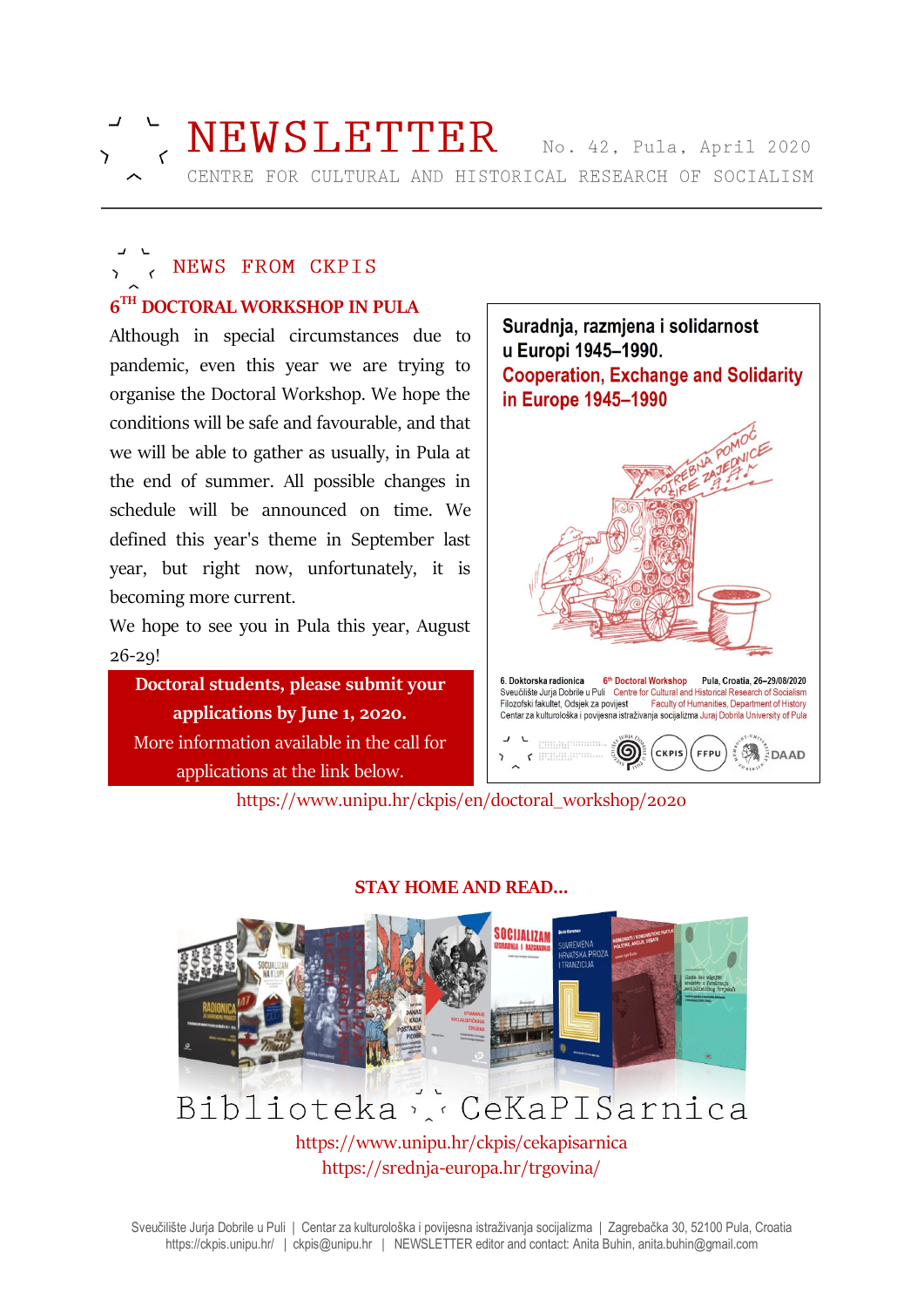## CONFERENCES AND CFP

### **Historical Journal of Film, Radio and Television, Issue on "Dissent and Dissidents in Central and Eastern European Film"**

Following the establishment of the «people´s democracies» in Central and Eastern Europe after World War II, Lenin's dictum about «film being the most important art» brought change in terms of an improved infrastructure for film production. The idea was, of course, that film was considered an important medium for propaganda and persuasion and that it was necessary to secure Socialist-minded "cadres" for this cause. Yet, despite all measures to carefully regulate the film industry, the level of control varied significantly over time and in the different countries – despite the fact that film, for a number of reasons, lends itself to control. Alternative voices, as a number of examples demonstrate, could be heard in all of the Warsaw Pact states. By looking at filmmaking, exhibition and reception, film education and film criticism, this themed issue of the Historical Journal of Film, Radio and Television considers dissent and dissidents in Central and Eastern European film during the Cold War and its aftermath. [\(Read more\)](http://www.historiografija.hr/?p=20574)

Application deadline: 1 May 2020

### **The Vanguard of Class and Nation: Parties as Governments in Eurasia, 1920s-1990s – Heidelberg, 22-23 April 2021**

Focusing on the histories of one-party regimes in Eastern Europe, East Asia, Southeast Asia, West Asia, Central and Inner Asia in the twentieth century, the volume will explore the appropriation of the government role by extraconstitutional organizations and their claims to alternative paths to modernization in global and comparative contexts. The volume will address the geneses of oneparty regimes in China, the Soviet Union, Turkey, Korea, Mongolia, Vietnam, and other postimperial and post-colonial polities, the roles of socialism and nationalism in the parties' approaches to modernization and state-building, the constitutions and deliberative practices, the issues of diversity (such as gender, class, ethnicity, religion, and region), as well as crises and liberalization attempts in the respective contexts. [\(Read more\)](https://www.hsozkult.de/event/id/termine-42827)

Application deadline: 1 July 2020

### **Thematic Issue of Facta Universitatis "Socialist media culture from sociological perspective"**

A call for all interested colleagues to submit research papers, review articles, discussion papers, and thematic essays for the thematic issue of the journal Facta Universitatis: Philosophy, Sociology, Psychology and History, Vol. 19, No 2, 2020. It is necessary to focus on the research field of everyday life and popular culture in the former socialist countries, as well as their influence on later cultural phenomena, audience reception and the formation of post-socialist identities. The call for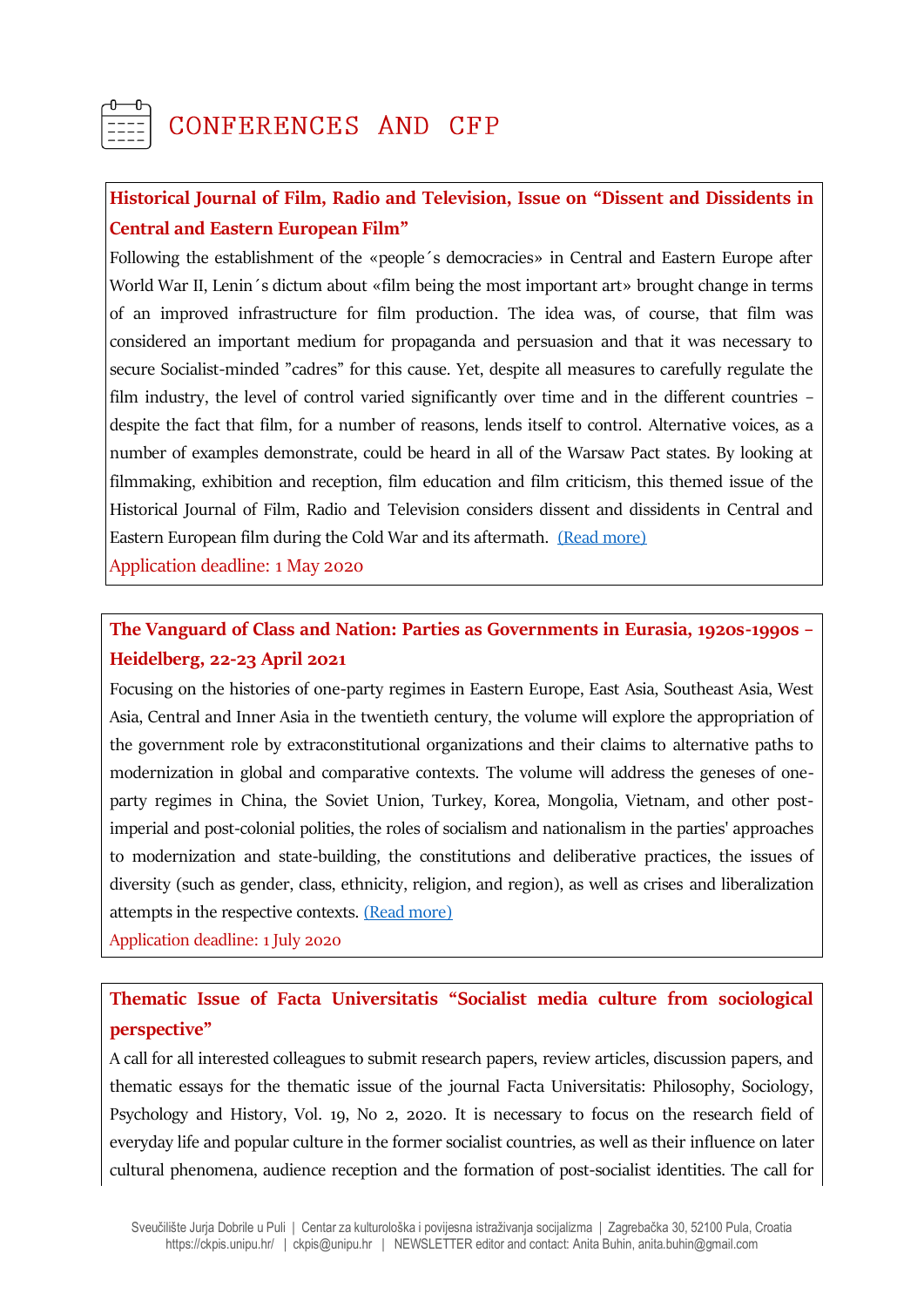papers aims to: determine the context of the emergence of socialist media culture; identify how socialist media culture, as a part of the culture, represents everyday life and social reality; explain whether the media culture that belongs to all social groups can transform different social practices; evaluate how post-socialist audiences redefine preferred social meanings. [\(Read more\)](http://casopisi.junis.ni.ac.rs/index.php/FUPhilSocPsyHist/about/submissions#authorGuidelines) Application deadline: 30 June 2020

### **Perestroika and the "Wild" 1990s: State, Society, and the Individual in Eastern Europe, 1985–2000 – Moscow, 3-4 September 2020**

The existing historiographies look at the countries of the former Eastern bloc from a national perspective. The research on these states is as diverse as the trajectories the different societies took after the fall of the Iron Curtain. Moreover, it is no surprise that the story of perestroika and the 1990s has not been limited to the Eastern side of the Iron Curtain but also affected "the" West as such. Therefore, the conference will treat the collapsing Soviet Union as a significant core of the transnational and entangled history of the late twentieth century. In view of the current resurgence of nationalism and populism, the conference will challenge teleological narratives about how the post-perestroika transformation simply mirrors the Western success story of capitalism and ongoing progress symbolizes the ultimate triumph of parliamentary democracy and the market economy. It will explore the ways in which the Socialist individual coped with perestroika and adjusted to the manifold transformations of everyday life. [\(Read more\)](https://www.hsozkult.de/event/id/termine-42851)

Application deadline: 30 April 2020



### PUBLICATIONS

### **Stefan Gužvica,** *Before Tito: The Communist Party of Yugoslavia during the Great Purge (1936–1940)***, (Tallinn: ACTA Universitatis Tallinnensis 2019)**

Using newly-available archival sources from Moscow, Stefan Gužvica offers the first academic and systematic analysis of this crucial formative period in the history of the KPJ. He presents, in great detail, the downfall of Milan Gorkić, who led the party before Tito, as well as his closest colleagues and rivals, most of whom were swept away in the Purge, such as Ivan Gržetić, Vladimir Ćopić, and Stjepan Cvijić. Rather than focusing on Tito alone, Gužvica shows that the Comintern considered a wide array of candidates from the Yugoslav party, including Kamilo Horvatin, Ivo Marić, and Petko Miletić, before settling for Tito in early 1939. Gužvica explains the reasons of Tito's success, examines the policies and failures of his rivals, and pays particular attention to the long-term consequences of Tito's appointment, culminating in the Soviet-Yugoslav split of 1948. [\(Read More\)](https://www.tlu.ee/en/taxonomy/term/83/bookshop)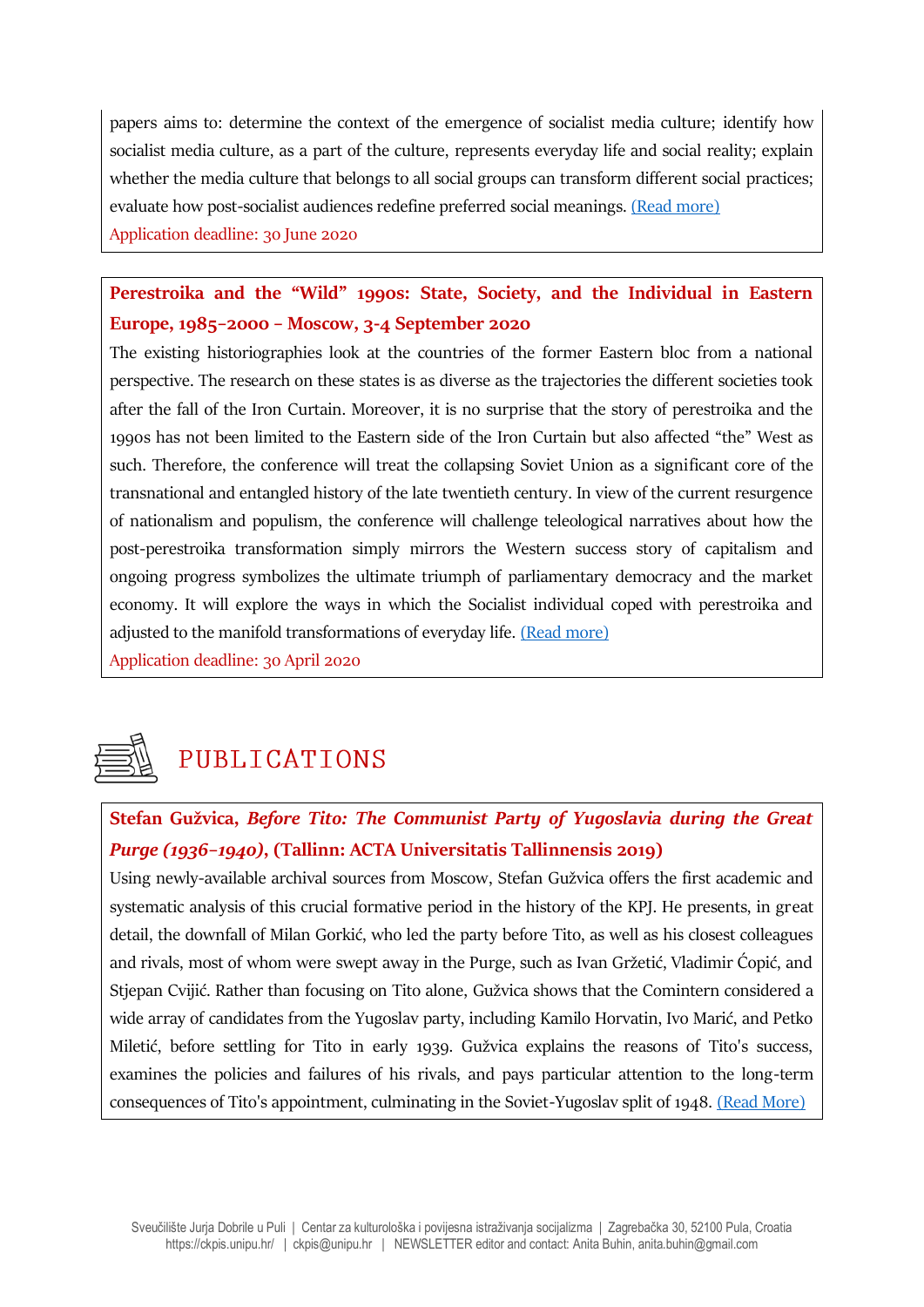### **Orlanda Obad i Petar Bagarić (ur.),** *Devedesete. Kratki rezovi* **(Zagreb: IEF i Jesenski & Turk, 2020)**

Zbornik "Devedesete. Kratki rezovi" (IEF i Jesenski & Turk), koji su uredili Orlanda Obad i Petar Bagarić, okuplja deset tekstova iz različitih društvenohumanističkih disciplina – od etnologije i kulturne antropologije do ekonomije. Temeljna je namjera zbornika bila pružanje kritičkih uvida u dekadu u kojoj je započet niz razvojnih putanja koje su i danas dio hrvatske svakodnevice, a željeli smo i propitati neke ustaljene interpretativne obrasce kroz koje pristupamo devedesetima. (Read [More\)](http://www.ief.hr/novosti/devedesete-kratki-rezovi/)

### **Bojana Videkanić,** *Nonaligned Modernism: Socialist Postcolonial Aesthetics in Yugoslavia, 1945–1985* **(Montreal: McGill-Queen's University Press, 2020)**

Drawing on archival materials, postcolonial theory, and Eastern European socialist studies, Nonaligned Modernism chronicles the emergence of late modernist artistic practices in Yugoslavia from the end of the Second World War to the mid-1980s. Situating Yugoslav modernism within postcolonial artistic movements of the twentieth century, Bojana Videkanic explores how cultural workers collaborated with others from the Global South to create alternative artistic and cultural networks that countered Western hegemony. Videkanic focuses primarily on art exhibitions along with examples of international cultural exchange to demonstrate that nonaligned art wove together politics and aesthetics, and indigenous, Western, and global influences. [\(Read More\)](https://www.mqup.ca/nonaligned-modernism-products-9780773559462.php)

### POSITIONS, GRANTS AND STIPENDS

#### **2 Research Assistants (PhD candidates), Freie Universitat Berlin**

The Cluster of Excellence SCRIPTS assesses contemporary challenges for liberal democracy and market economy from historical, global, and comparative perspectives. It brings together expertise in social sciences and area studies in Berlin, and collaborates with research institutions as well as political, cultural and civil society groups worldwide. Within its framework, the Junior Research Group 'Peripheral Liberalism' explores the emergence of liberal economic thought in state socialist countries before and during their transition to market economies. [\(read more\)](https://www.fu-berlin.de/universitaet/beruf-karriere/jobs/english/EXZ-2020-Liberal-Script-History-Peripheral-Liberalism-PhD--E.html) Application deadline: 18 May 2020

### **Mellon Assistant Professor of Russian and East European Studies, Department of German, Russian and East European Studies, Vanderbilt University**

The Department of German, Russian and East European Studies at Vanderbilt University invites applications from all humanistic and social science disciplines for the position of Mellon Assistant Professor of Russian and East European Studies (non-tenure-track, 3-year appointment, 2-2 teaching load). The department seeks a candidate with an innovative scholarly research agenda and